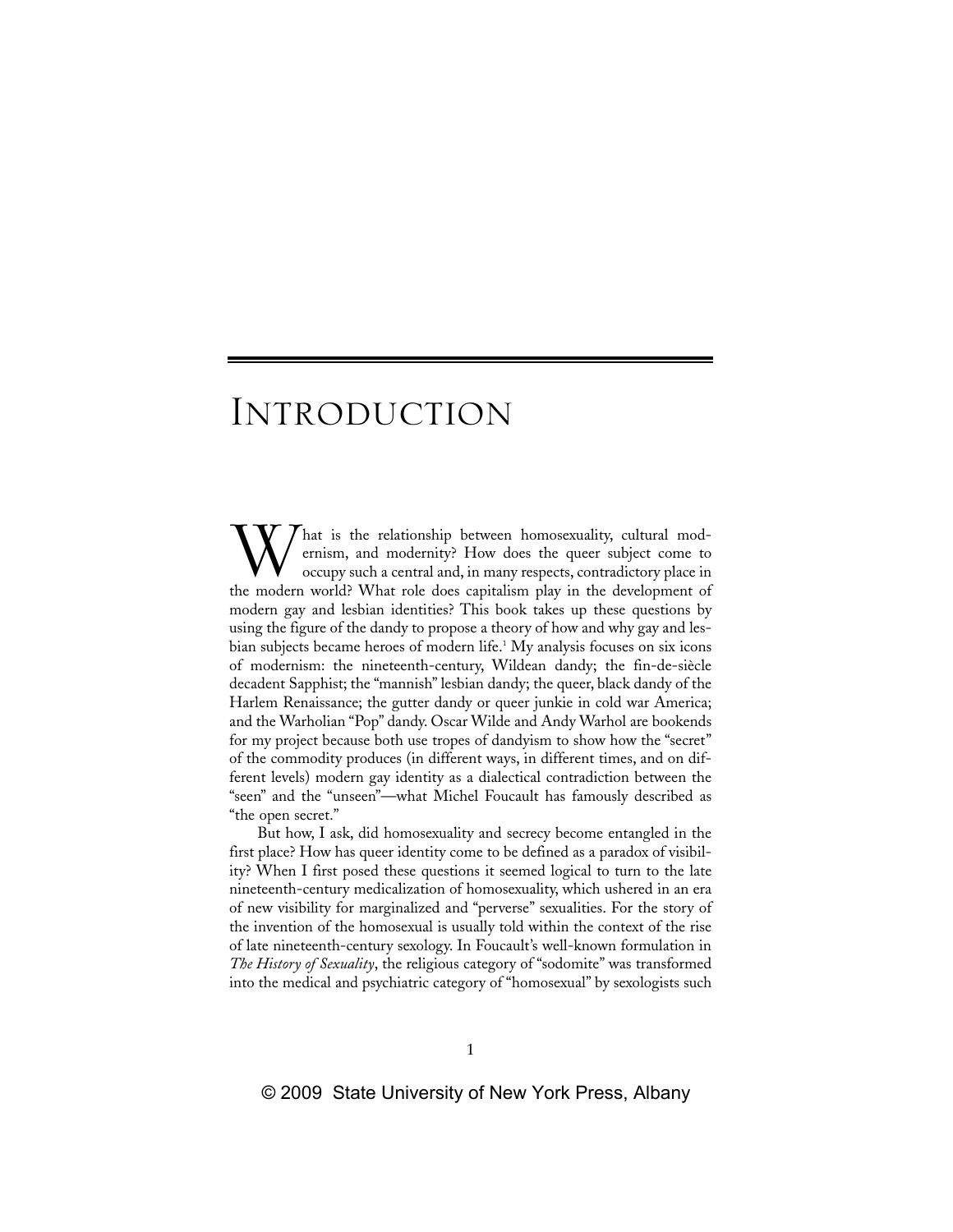as Richard von Krafft-Ebing and Havelock Ellis. What had once been an immoral act that any sinner might indulge in was transformed in 1868 into an abnormal identity characterized by a congenital "hermaphrodism of the soul." As Foucault famously puts it, "the homosexual was now a species" (43). But why did doctors define a norm through sexuality at this particular historical moment? Foucault himself asks but never answers a crucial question: was the creation of the homosexual and other perverse sexual types "motivated by one basic concern: to ensure population, to reproduce labor capacity, to perpetuate the form of social relations: in short, to constitute a sexuality that is economically useful and politically conservative?" (36–37).

This book responds to Foucault's question by demonstrating that theories of sexuality and theories of the commodity have been mutually invested since the late nineteenth century. Rather than seeing the medical and psychiatric invention of the homosexual and the new boom in production and consumption as discrete events, this study theorizes the emergence of gay/lesbian identity—particularly the dandy's aestheticized cultivation of enjoyment—in relation to capitalism's increasing investment in producing and regulating desire and pleasure.2 Historians and theorists of sexuality have demonstrated that two seemingly paradoxical developments—the destabilization of gender boundaries and reification of sexuality into the narrow and oppositional hetero/homo binary—were overdetermined by political, economic, and social shifts distinctive to the late nineteenth century (Birken; Chauncey; Dean *Sexuality*; D'Emilio; D'Emilio and Freedman; Hennessy; Katz). These shifts were primarily but not exclusively grounded in the contradictions of capitalist production, which sought both to produce desire and control the "unruly" possibilities it engendered (Hennessy 102). I therefore regard the gay subject as emerging out of the specifically modern, capitalist contradiction between the public world of production and industry and the private world of consumption and pleasure. Although recent scholarship has argued that the rise of consumer culture (or the "consumer revolution") can be traced to the eighteenth century or even earlier, the widespread distribution of "consumer goods" does not single-handedly facilitate the production of uniquely modern types of consuming and desiring subjects.3 The late nineteenth-century reorganization of social life around consumerism made the commodity and its contradictions the focal point of a new world order, engendering a distinctly modern epistemology of the subject. It is not until 1870 that the rise of mass markets, mass media, and advertising "displaced unmet needs into new desires," creating an apparent contradiction between rationalization and reification and modernity's disruptive and unlimited expansion of desire (Hennessy 99). Furthermore, the historical opposition between production and consumption took on a new significance with the advent of industrialism and mass consumption, which both consolidated and extended capitalism's fundamental division between appearance and essence.<sup>4</sup>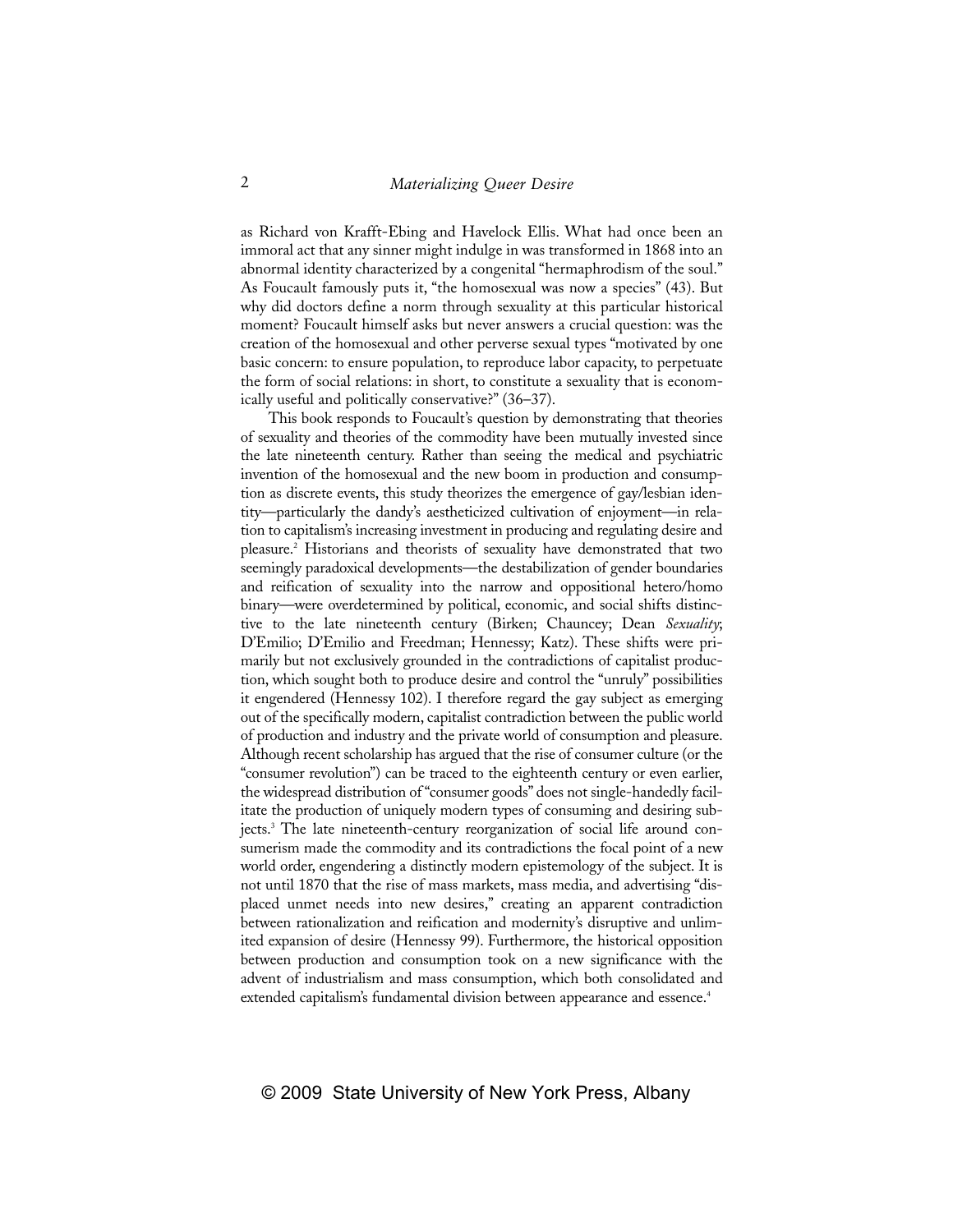The well-known formulation of homosexuality as an "open secret"—a paradoxical synthesis of invisibility and visibility—links the logic of the queer to the logic of the commodity, making gay and lesbian identity a privileged emblem for capitalism's contradiction between hidden, inner relations and the visibility of outward appearances. In his theory of commodity fetishism, Karl Marx famously describes this split between what appears to be and what really is as the "secret" of the commodity-form; in other words, the commodity's "mysterious" character is the result of a system of exchange that mystifies social relations, so that relations between people take the form of relations between things. Marx locates the historically specific experience of alienation in this social reality, in which commodities control the producers instead of being controlled by them. Building on Marx's work, Georg Lukács argues that the two aspects of commodity fetishism I have just described—the essential objectification of human relations and the appearance of the independence of the world of things—penetrate all forms of subjectivity and daily life under capitalism. Lukács's analysis enables us to see that the diverse ideological effects of the commodity's universal dominance—or, as Fredric Jameson puts it, the "strategies of containment" capitalism necessitates—"can be unmasked only by confrontation with the ideal of totality which they at once imply and repress" (*Political Unconscious* 53).5 As my study seeks to demonstrate, the commodity's drive to dominate the culture of modernity—which engenders the phenomenon of reification—is still the "specific problem for our age, the age of modern capitalism" (Lukács 84).

There is an unfortunate tendency in contemporary theory and politics to be suspicious of or even hostile to any focus on social totality, as though acknowledging the existence of a constitutive, determining structure (however complexly theorized) inevitably erases or subsumes difference, particularity, and asymmetry. But social totalities always exist in and through their connections with multiple complexes; they are not undifferentiated wholes (Mészáros 65). Recognizing the centrality of the logic of commodification in modern social life is not equivalent to conceptualizing capitalism as monolithic or fetishizing economics as mechanistically all-determining. In fact, the Marxist concept of dialectics famously critiques the economic determinism of political economy by positing that the totality of capitalist society can only be grasped in specific and complex mediations (or interconnections) that are always changing.<sup>6</sup> Building on this dialectical approach, I seek to open up a space for thinking about the connectedness of concepts and categories that are usually divorced. My goal is to theorize the multiple and complex interconnections between seemingly separate spheres of modern life, particularly the social world and the realm of personal life or "lifestyle." The dandy's heroic modernism interests me because it is not simply a glorification of lifestyle—a retreat from politics and history into a separate, personal realm of art and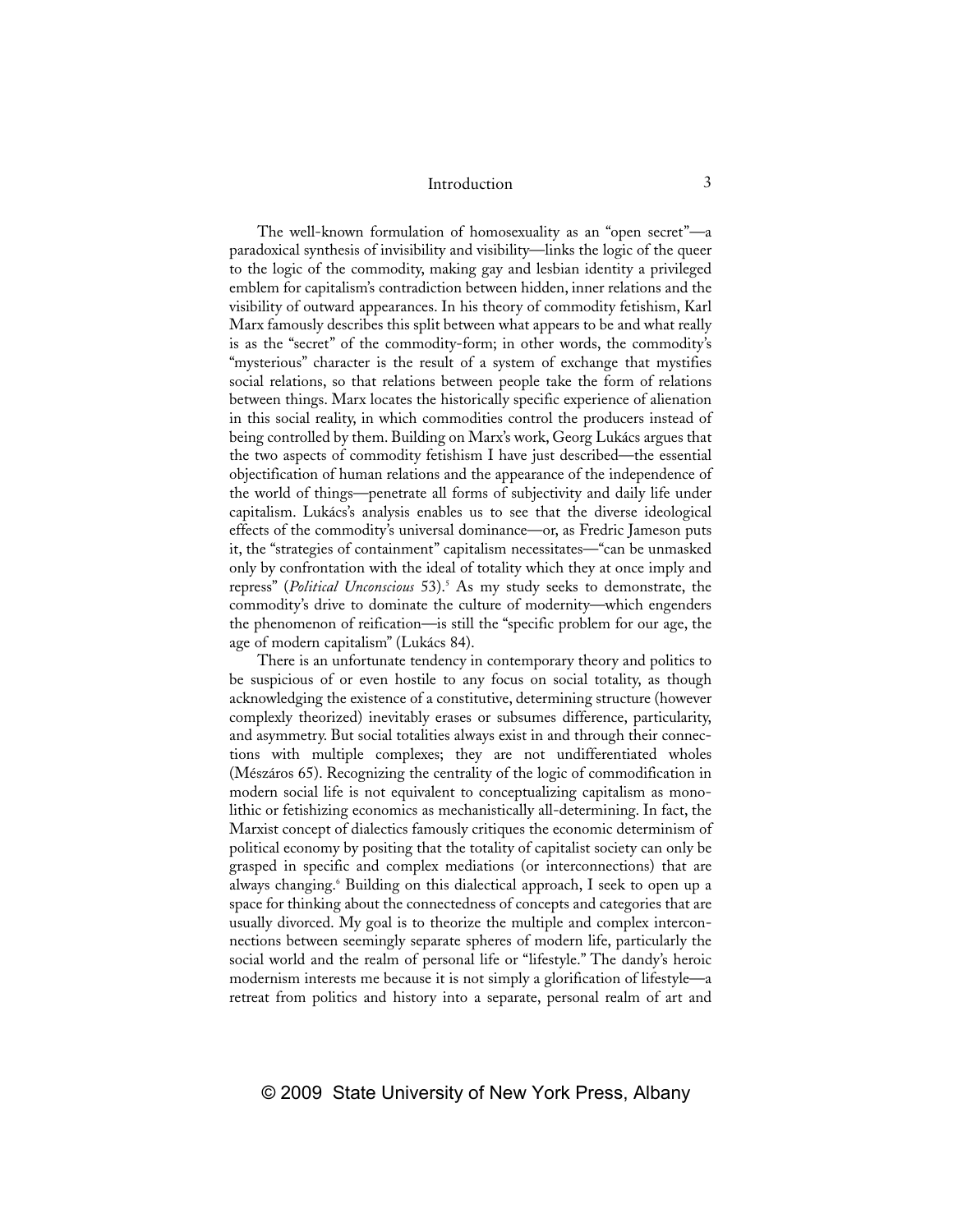beauty—but rather an attempt to challenge these sedimented distinctions. Throughout this study, I pay attention to the intricate ways in which culture, the aesthetic, and the erotic are mediated by commodity relations in modern society. By examining the ongoing process of interaction between queer identity and the commodity-form, I offer a rethinking of those models of modernity that separate the aesthetic/erotic from the economic, and models that render the first set of terms epiphenomenal.

My effort to capture the complex interrelation of culture and society draws upon a major insight of the Frankfurt school: culture must be regarded as a site of social production that is neither epiphenomenal nor fully autonomous ( Jay 54). Following this line of thinking—which seeks to bridge social divisions—I do not characterize modern capitalist society as inauthentic or reductively repressive, nor do I regard modernity fatalistically.<sup>7</sup> At various points in this study, I demonstrate the positive possibilities for queer cultural and artistic production to revalue the erotic and reconfigure categories like "reification," "blackness," and "commodity aesthetics." Nevertheless, my project is not to show how gay and lesbian people subvert or otherwise challenge the exigencies of capitalist oppression. Although queerness is not represented here as only or primarily a disruptive force in modern culture, I do not theorize gay and lesbian identities or queer artistic production as simply effects of capitalist reification, where the latter is conceptualized in empirical rather than dialectical terms. To the contrary, my readings of artists such as Renée Vivien, William S. Burroughs, and Andy Warhol demonstrate that queer aesthetics can and do offer a *promesse de bonheur* in a society that commodifies desire and subordinates freedom and happiness in the name of progress.8 This is not an utopian claim since, as Herbert Marcuse argues, the contradiction between freedom and oppression constitutes a "dialectic of liberation" at the heart of capitalism: "the apparently inseparable unity—inseparable for the system—of productivity and destruction, of satisfaction of needs and repression, of liberty within a system of servitude" ("Liberation" 280). My argument is that dandies and other queer heroes of modern life are iconic because they mobilize capitalism's simultaneous capacities for reification and liberation.

Although the *concept* of the "modern" is, as Terry Eagleton has put it, "a kind of permanent ontological possibility" that disrupts historical periodization, I use this term in the more specific sense of the modernizing project that thinkers such as Max Weber, Theodor Adorno, and Max Horkheimer have associated with the history and tradition of the Enlightenment (63). I do not believe any account or definition of "modernity" can be understood apart from the development and imperatives of capital accumulation. While it is important to recognize the analytical and sociohistorical differences between modernity and capitalism, this study will provide evidence for the ways in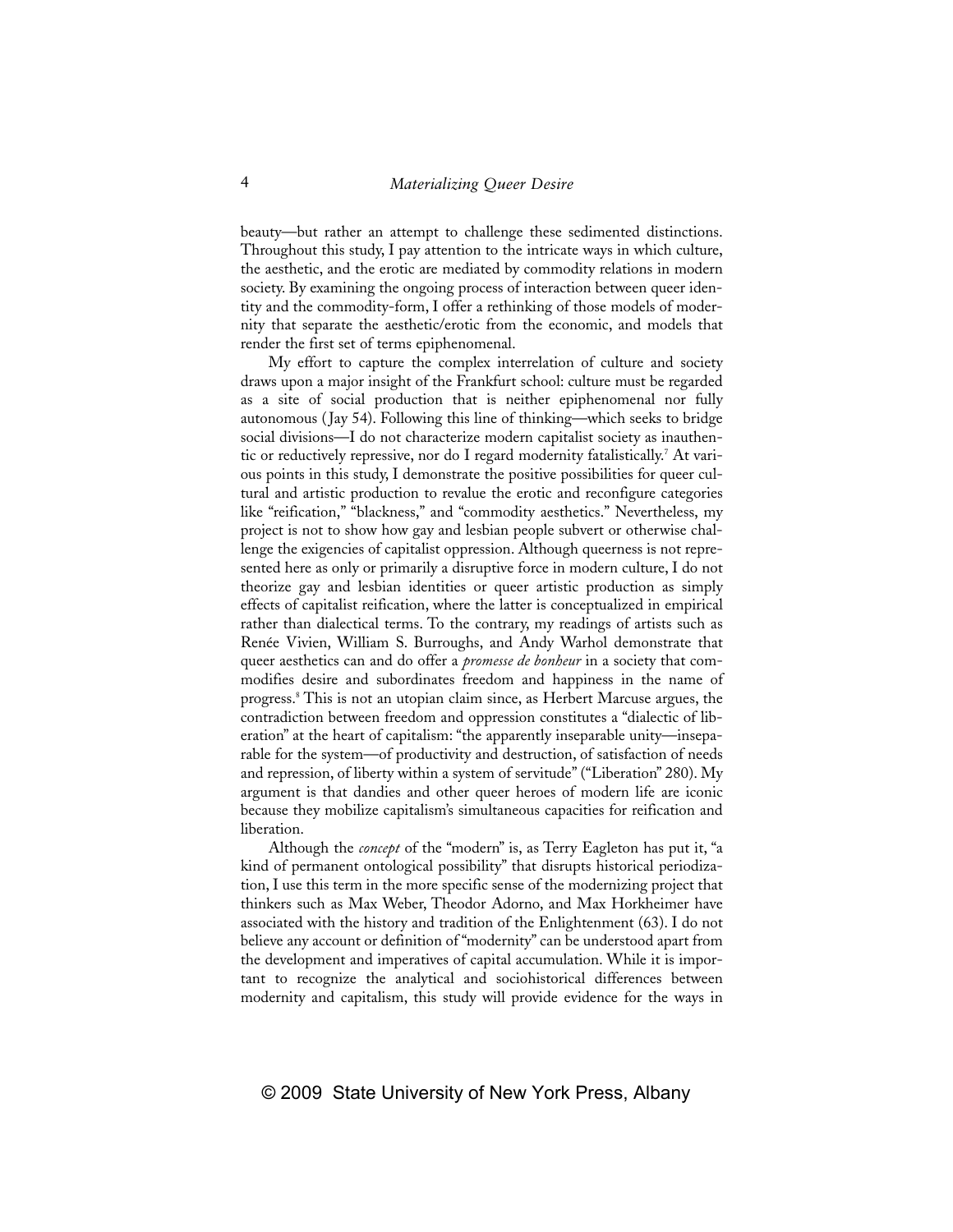which these social formations are fundamentally linked. I follow Adorno and Horkheimer in viewing capitalism as—to borrow Peter Wagner's succinct formulation—"a one-dimensional elaboration of the Enlightenment promise, and thus the particular version of modernity that has become dominant" (4). Because the dialectical approach of the Frankfurt school is crucial to the theory of modernity I have been elaborating, I resist the tendency of some theorists to separate "good" and "bad" aspects of modernity. (The most famous articulation of such a separation is no doubt Habermas's "Modernity—An Incomplete Project.") My goal instead is to illuminate capitalism's fundamental and profound contradictions, which makes modernity both a simultaneously destructive and creative force, producing the paradoxical experience of modern life as repressive and progressive.

To say that capitalism and modernity are interrelated forms of social experience is not to deny that there are important reasons for maintaining the analytical distinction between these categories as well as their cultural and ideological expressions. In what follows, I do not subsume capitalism under modernity (as modernization theories tend to), nor do I subsume modernity under capitalism. While some Marxist accounts have found the latter move rather too tempting, I would argue against it. I do so not because this perspective collapses the temporal and historical specificities of these categories and so "naturalizes" capitalism, as Ellen Meiksins Wood claims, but rather because certain features of modernity—such as the rise of the modern nation-state—cannot be assimilated to capitalism, as Wood herself persuasively demonstrates. The central contradictions with which this study is concerned—appearance/essence and public/private—are actualized through particular social relations that bring into focus their manifest connections. At the same time, it is crucial to note that the contradiction between appearance and essence is produced by the capitalist mode of production, whereas the public/private split more properly belongs to the social processes of modernity, since the division of the modern world into pubic and private spheres is characteristic of the modern nation-state. The dual function of these contradictions directs our attention to my argument about homosexuality and modernity; as we shall see, the queer dandy becomes a privileged emblem of the modern by incorporating contradictions that are specific to the internal relations of both capitalism and modernity.

This understanding of queer identity enables me to address the structural basis for a key problem overlooked in the recent efflorescence of lesbian and gay studies: the simultaneous positioning of the queer subject as a privileged emblem of the modern and as a dissident in revolt against modern society. Although both lesbian and gay identities are located at the opposite poles of modernity by a wide range of theorists, cultural critics, and historians, I know of no other study that remarks upon or attempts to account for the contradictory notions of gay subjectivity that proliferate in modern culture. The figures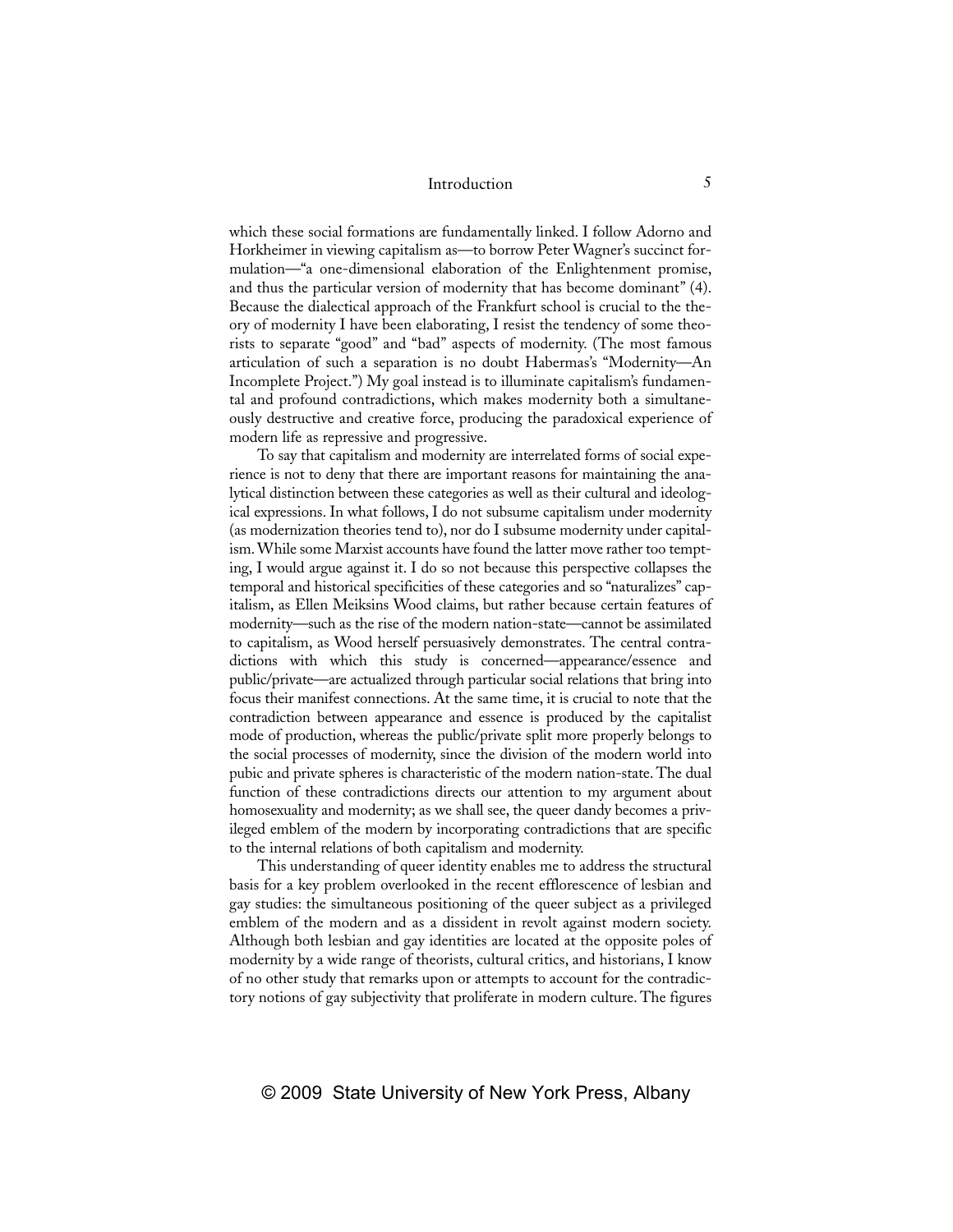of the lesbian and the male homosexual are depicted as, on the one hand, distinctly modern subversions of sex and gender norms and, on the other, as subjects who stand in opposition to the industrialization and commodification of modern life. My study aims to bring these opposing models of queer identity together by showing them to be inextricably bound up with each other, and inextricably bound up with the histories of capitalism and social modernity. I see gay identity itself as paradigmatic of a new and distinctly modern form of consciousness that is constructed around the public/private binary. This divided and contradictory form of subjectivity emerged in relation to the modern (particularly European) nation-state and was ultimately intensified by capitalist forces, which further estranged the "personal" from the "social" and "political." As Oscar Wilde's *The Picture of Dorian Gray* demonstrates, the queer dandy in particular is a privileged emblem for this twofold subject who is radically split between public and private. By demonstrating the interrelation of rationalization (the public world of production, market imperatives, and work) and erotics (the private world of feelings, consumption, and pleasure) in gay and lesbian identities, my study constructs a materialist account of modern queer consciousness that challenges and revises tendencies to oppose "private" eroticism and the systems of value that govern "public" interests.

My claim about the paradigmatic and contradictory place of the queer subject in modern culture is indebted to Eve Kosofsky Sedgwick's influential argument for the centrality of "the epistemology of the closet" in modern Western culture. According to Sedgwick, the figures of "the closet" and "coming out"—both uniquely indicative for homophobia in a way that is distinct from other oppressions (*Epistemology of the Closet* 75)—are the most recognizable emblems for the nexus of visibility and secrecy that makes queer identity indispensable to modern cultural organization:

I want to argue that a lot of the energy of attention and demarcation that has swirled around issues of homosexuality since the end of the nineteenth century, in Europe and the United States, has been impelled by the distinctively indicative relation of homosexuality to wider mappings of secrecy and disclosure, and of the private and public, that were and are critically problematical for the gender, sexual, and economic structures of the heterosexist culture at large. (*Epistemology of the Closet* 71)

Sedgwick persuasively demonstrates how the pervasive, "epistemologically charged" (72) oppositions of secrecy/disclosure and public/private have a gay (particularly male) specificity. Although her work provides evidence for the importance of queerness in the construction of modern subjectivity, she does not address the context of capital and, like Foucault, she deliberately avoids positing causes for the institution of modern sexual identities (*Epistemology of the Closet*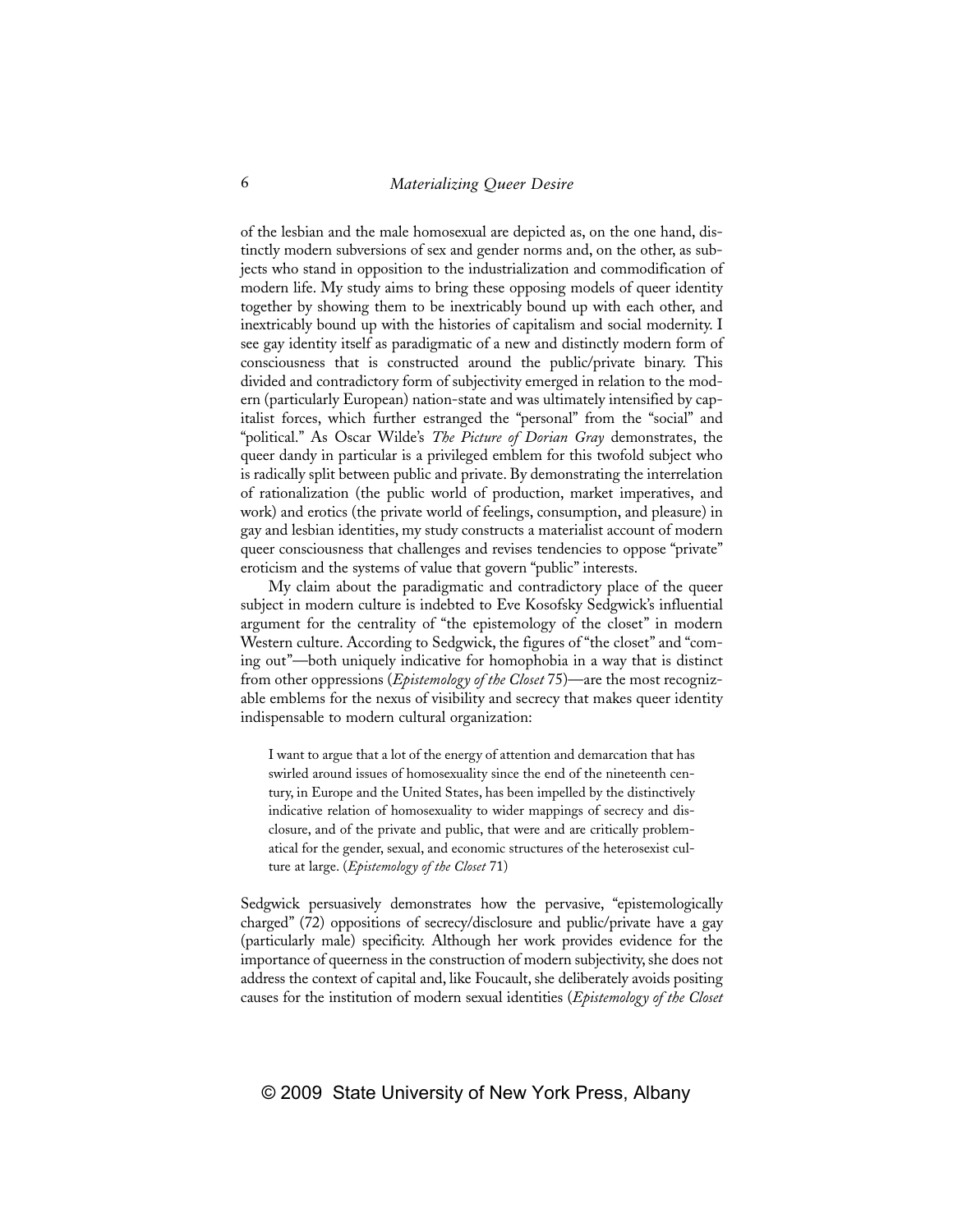9). Nevertheless, Sedgwick's analysis helps us to see how gay identity emerged as the embodiment of capitalist modernity's constitutive contradictions (public/private, work/play, appearance/essence), and thus became the twentieth century's most contested and yet symptomatic form of modern subjectivity.

By using the figure of the dandy to address the modern constitution of gay and lesbian subjectivities, I do not aspire to encapsulate the entirety of gay people's experiences of modernity in this project. My more specific goal is to illuminate various dialectical images of homosexuality that picture the dandy as a queer hero of modern life. I have chosen to focus my project on dandyism because it directly engages the issues that are at the conceptual center of the book—visibility, commodification, modernity, decadence, and desire embodying a relation to capitalism that is at once rebellious and complicit. The figure of the dandy also attains a unique stature because of his centrality in accounts of modernity and homosexuality. "The last spark of heroism amid decadence," dandyism and its contradictions have defined modern gay identity since the turn of the century (Baudelaire, *Painter of Modern Life* 28–29). This is not to say that the dandy always has been gay or thought to have been gay. For Beau Brummell and the Regency dandies of the early nineteenth century, for example, there was not a clear-cut association of effeminate dandyism and same-sex desire. But, as Alan Sinfield and Ed Cohen have convincingly argued, after Oscar Wilde's trial in 1895, the effeminate dandy was linked to the homosexual in the public imagination. My study of modern dandyism begins at this moment, after which it became impossible not to think of the dandy as queer. Demonstrating the power of this cultural logic, lesbian artists—such as Natalie Barney, Romaine Brooks, Radclyffe Hall, and Renée Vivien—drew upon the traditions of dandyism and decadent aestheticism "as part of a desire to make a newly emerging lesbian identity publicly visible" (Elliott and Wallace 19).

The dandy for me is not a frozen or unchanging figure. Paying attention to questions of historical specificity and variation, I am particularly interested in highlighting the ways in which queer dandyism and capitalism have changed over time. I wish to emphasize that registering such distinctions is always, in my view, a method of mediation in and of itself. Throughout this study, I treat sexuality and the commodity-form as internally related phenomena that take different forms within the same historical and temporal process. While I strive to attend to the complexity and differentiation between and among forms of dandyism and queer desire, my goal is to articulate certain historical and theoretical consistencies through which queer dandyism's specific contradictions have been realized. I do so in an effort to grasp the consolidations and continuities of identity-political formations—not to deny difference, but to defetishize it. From this perspective, my criticism deliberately strives to materialize an apparently paradoxical theory of modern gay identity: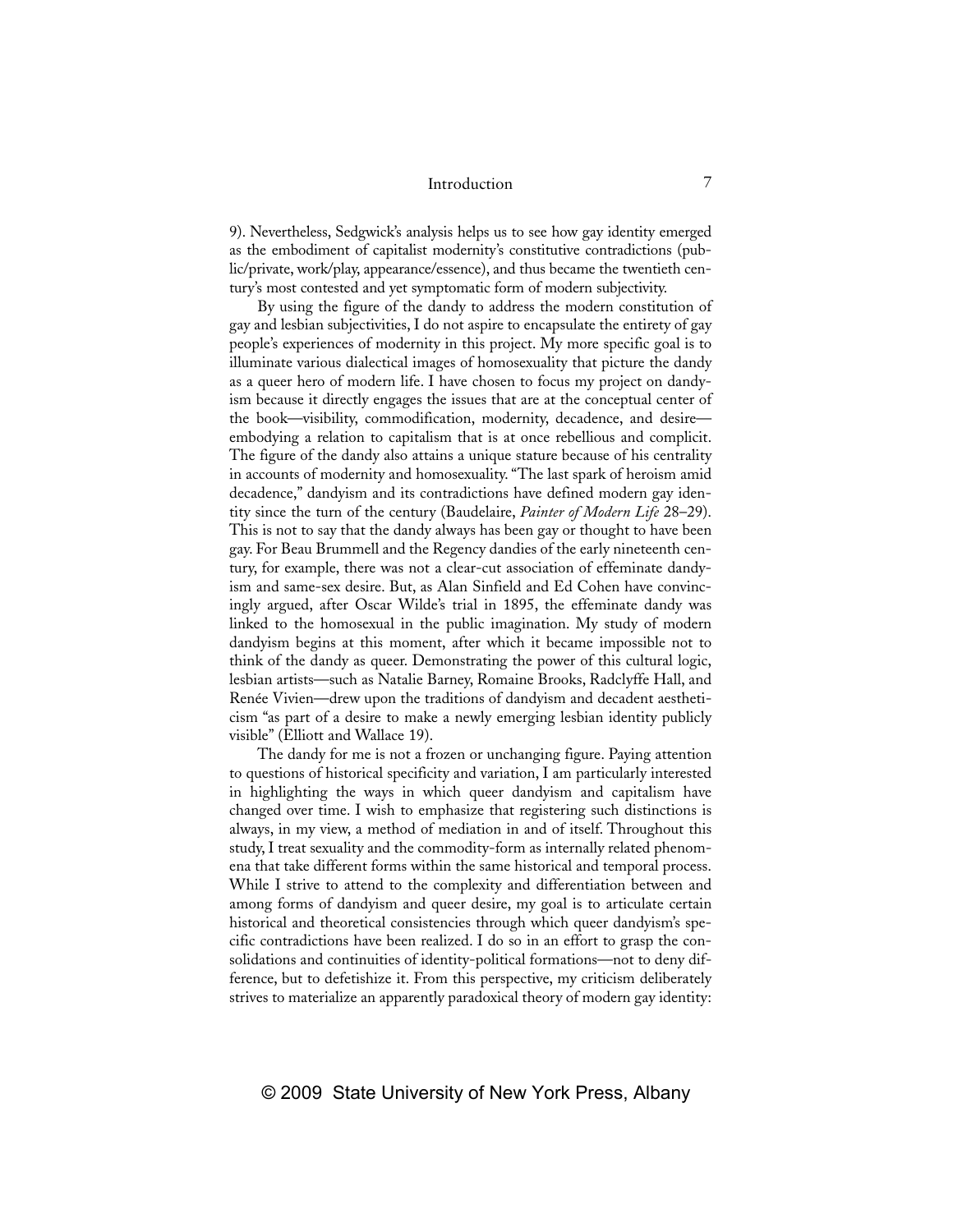I offer a historicizing narrative about queer dandyism that is not grounded in a continuum of historical progress but rather in sedimented images—what Walter Benjamin has famously conceptualized as "dialectics at a standstill."<sup>9</sup> This means that, at certain moments in my argument, I take the risk of deprivileging contradiction's more dynamic elements in order to capture a nonnarrative dialectic that inhabits unique constellations of images.

In my effort to illuminate dialectical images of the dandy, my study combines British, French, and American literary texts, cultural history, visual culture, and critical theory from the fin de siècle to the present. I steer away from organizing my argument and readings around discrete disciplinary objects; instead, I present readers with a juxtaposition of forms, genres, traditions, and discourses that reflects my interdisciplinary approach to the study of culture. In large measure, this move is authorized by well-recognized work in modernist studies that has demonstrated the affiliations between various forms of artistic and literary modernisms as transnational phenomena. This is not to reinforce traditional accounts of modernism as the aesthetic production of a cosmopolitan, international avant-garde, since the tension between nationalism and internationalism, or the local and the global, is one fundamental feature of both modernism and modernity. Nor do I discount the complex role of national cultures and politics in the production and reception of modernist works. In fact, I am especially fascinated by distinctively American forms of cultural modernism that appear in the twentieth century—such as the Harlem Renaissance and the Beat movement—and how these movements redirect modernism's Eurocentered slant by resisting the hegemony of European avant-garde aesthetics. While my analysis focuses on aesthetic modernism, I hope the afterword's engagement with the "new dandyism" in contemporary popular culture will encourage readers to think about modernism and mass culture in dialectical terms. My interest in the tropes of dandyism is not only or simply historical, but also theoretical and political. I therefore ask readers to be mindful of the implicit interplay of past, present, and future that gives rise to the dialectical images I examine here. For it is the pressures and possibilities of the present that are contained within the last century's modern queer icons.

#### $-30$

Conceptualizing the logic of the queer in relation to the structural contradictions of capitalism helps us to understand the intersections and affiliations between modes of cultural critique that are too often segregated in contemporary theory and politics. By investigating the connections between theories of gay/lesbian identity and theories of commodity culture, this book aims to challenge the critical commonplace that opposes class and queerness as forms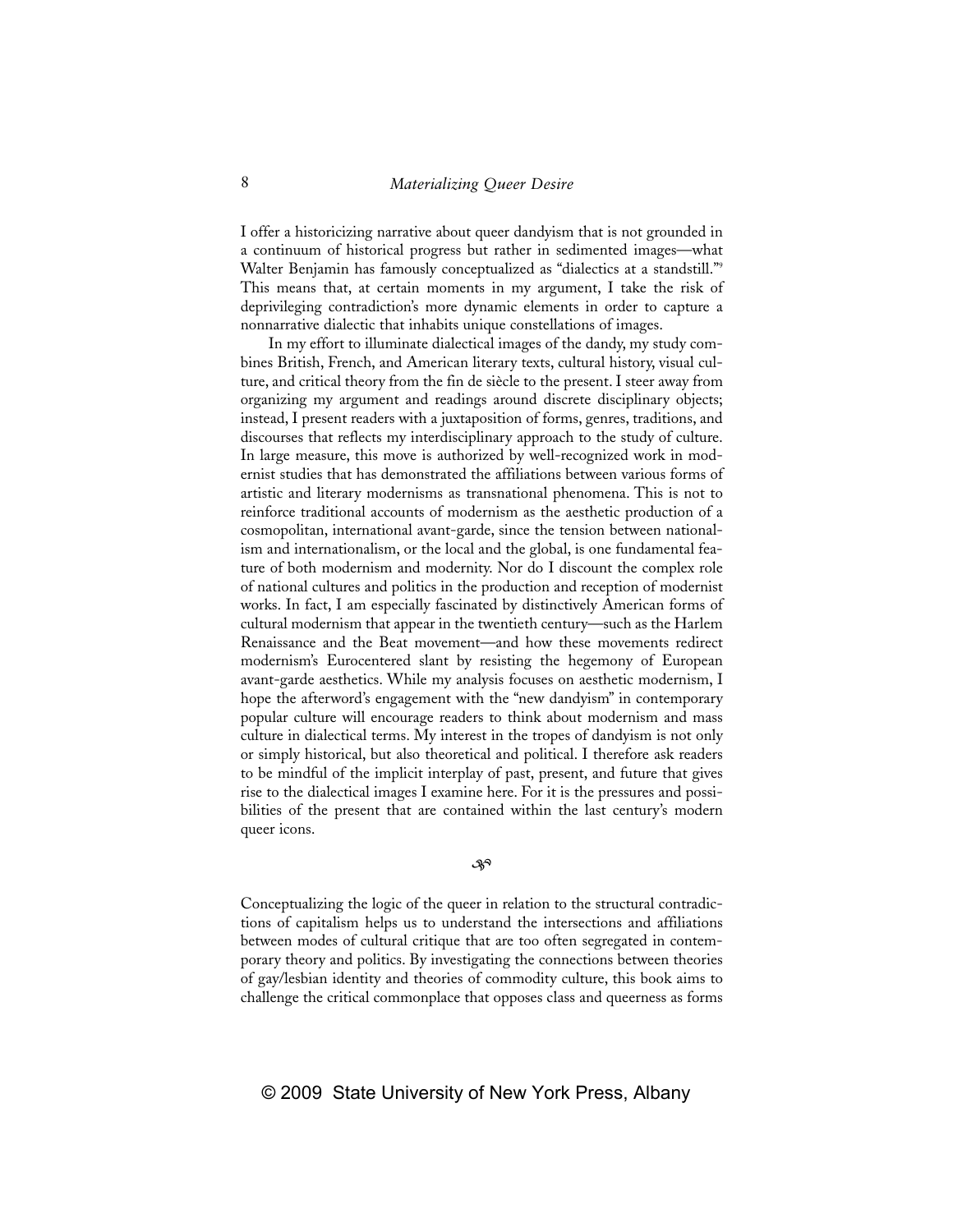of social theory and political struggle. The widening of the rift between Marxism and other elements of the left in recent years has positioned queer and Marxist theories as at best unrelated, at worst antagonistic, forms of social critique. Queer theorists, committed to a fundamentally postmodernist politics of difference and the destabilization of overarching narratives, have been suspicious of Marxism's emphasis on the determining force of class and its privileging of the economic over the erotic. In their view, this framework inevitably subordinates queer politics to the project of class struggle. Underscoring the importance of a social totality, Marxists, meanwhile, have criticized queer theorists' inattentiveness to the material determinations and social inequalities that shape all identity formations—including sexual identities under global capitalism, making pleasure and sexual agency more available to some than others.

However, recent work by authors such as Eric O. Clarke, Kevin Floyd, Rosemary Hennessy, Matthew Tinkcom, and Amy Villarejo suggest that a distinctly queer brand of Marxism may be taking root in contemporary criticism.10 This emergent body of criticism shares with the sociologist Henning Bech a conception of gay identity as fundamentally dialectical. In his work *When Men Meet: Homosexuality and Modernity* (Danish edition, 1987; English translation, 1997), Bech argues persuasively for the distinctive relationship between urban modernity and homosexuality, emphasizing the fundamentally dialectical character of gay identity. Although he does not link his theory of "absent homosexuality" to the commodity-form, my own analysis of queer identity as a dialectical contradiction has much in common with his view of homosexuality as a dialectic between presence and absence (Bech 38, 81). While my project draws upon Bech's insights, its more specific goal is to account for the contradictions that shape queer subjectivity.

While this book provides an argument for a materialist conception of sexuality, it does not survey scholarship that falls under the rubric of Marxist or materialist queer studies. Nor do I offer an introduction to the history of dandyism or to the various intellectual, artistic, and bohemian versions of dandyism that have dared to take beauty, pleasure, and refinement seriously since the nineteenth century. Instead, I work *within* a materialist framework to make a theoretical argument about the role of queer dandies in cultural modernism and constructions of modern subjectivity. I am invested in a dialectical method that approaches forms of cultural production immanently (from within) in order to expose what they leave unsaid: their inconsistencies, interconnections, and contradictions. This means that I strive to examine my objects of analysis on their own terms, while simultaneously linking the logic of aporias governing a particular text to the social relations that shape it. My goal is not to reconcile culture to society in any simple or reductive way, but rather to expose the complexities and irreconcilabilities of an individual work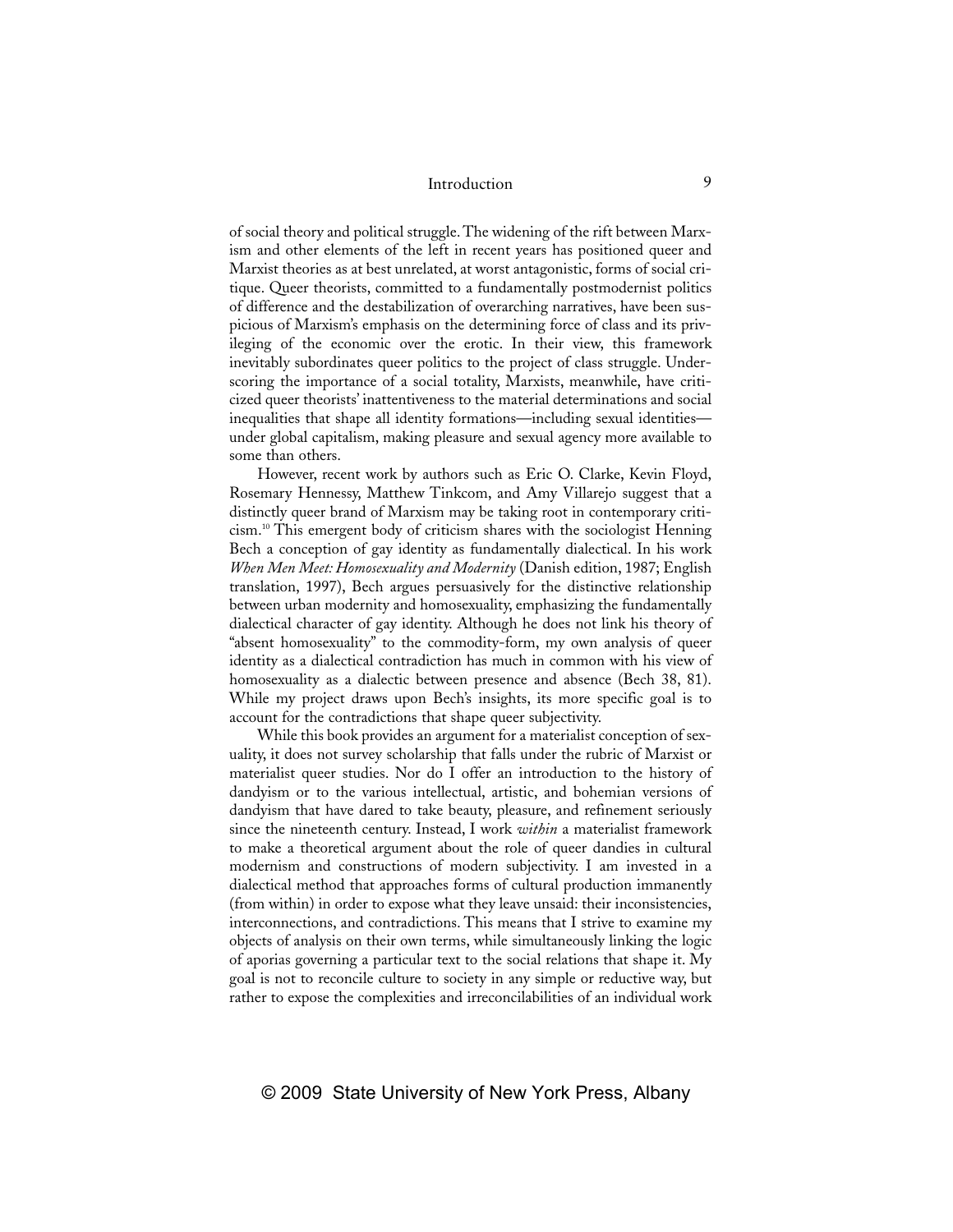of art. I therefore heed Adorno's admonition for the cultural critic: "A successful work, according to immanent criticism, is not one which resolves objective contradictions in a spurious harmony, but one which expresses the idea of harmony negatively by embodying the contradictions, pure and uncompromised, in its innermost structure" (*Prisms* 32). This is, I believe, a crucial argument to make in light of certain dematerializing trends in queer studies, which present gay and lesbian identities as fluid and heterogeneous but also ultimately enigmatic and unknowable. By linking contradiction and nonidentity to the logic of capital, we are able to account for the dialectic that defines gay and lesbian subject formation: the queer as both in revolt against modernity and as a privileged emblem of the modern.

This analysis is based on the argument that gay male and lesbian identity formations are mutually constitutive. Since the 1970s, scholarship about gay and lesbian identities, cultures, and communities has seldom investigated or elaborated the cross-gender ties that the critical and pedagogical framework of "gay and lesbian studies" clearly seems to suggest. There are, of course, historical and political reasons for the divide between gay and lesbian criticisms and its persistence in contemporary queer studies. Gay male theories have often subsumed gender under sexuality, failing to account for—or sometimes even to acknowledge—the specific struggles facing lesbians. Conversely, lesbian theories, which emerged in relation to the politics of lesbian-feminism, have tended to privilege gender over sexuality and focused on developing lesbian studies as a separate, women-centered practice. My point here is not to disavow the complexity of these critical knowledges, or the connections between them. For example, in the academy, the institutionalization of gay and lesbian/queer studies has in many respects emerged out of women's and gender studies, suggesting a structural link between these fields. Nevertheless, gay male and lesbian discourses have overwhelmingly failed to consider such mutual investments as they relate to the process of identity formation and definition. In the field of literary criticism, the conceptualization of separate gay male and lesbian literary traditions is, I would argue, symptomatic of this division. Only in researching this project did I discover (quite unexpectedly) the fertile connections between lesbian and gay male engagements with tropes of dandyism and decadence.

Wary of contemporary queer theory's tendency to bypass material contextualization, including the gendered context of commodity relations, I distinguish between constructions of same-sex desire that are primarily male and those that are primarily female at various points in this study. In so doing, I make an effort to analyze the specificity of gay male and lesbian identities and experiences. For example, I am especially interested in demonstrating how a lesbian modernist such as Renée Vivien both inhabits and subverts the traditions of dandyism and decadence, linking artifice to nature in order to con-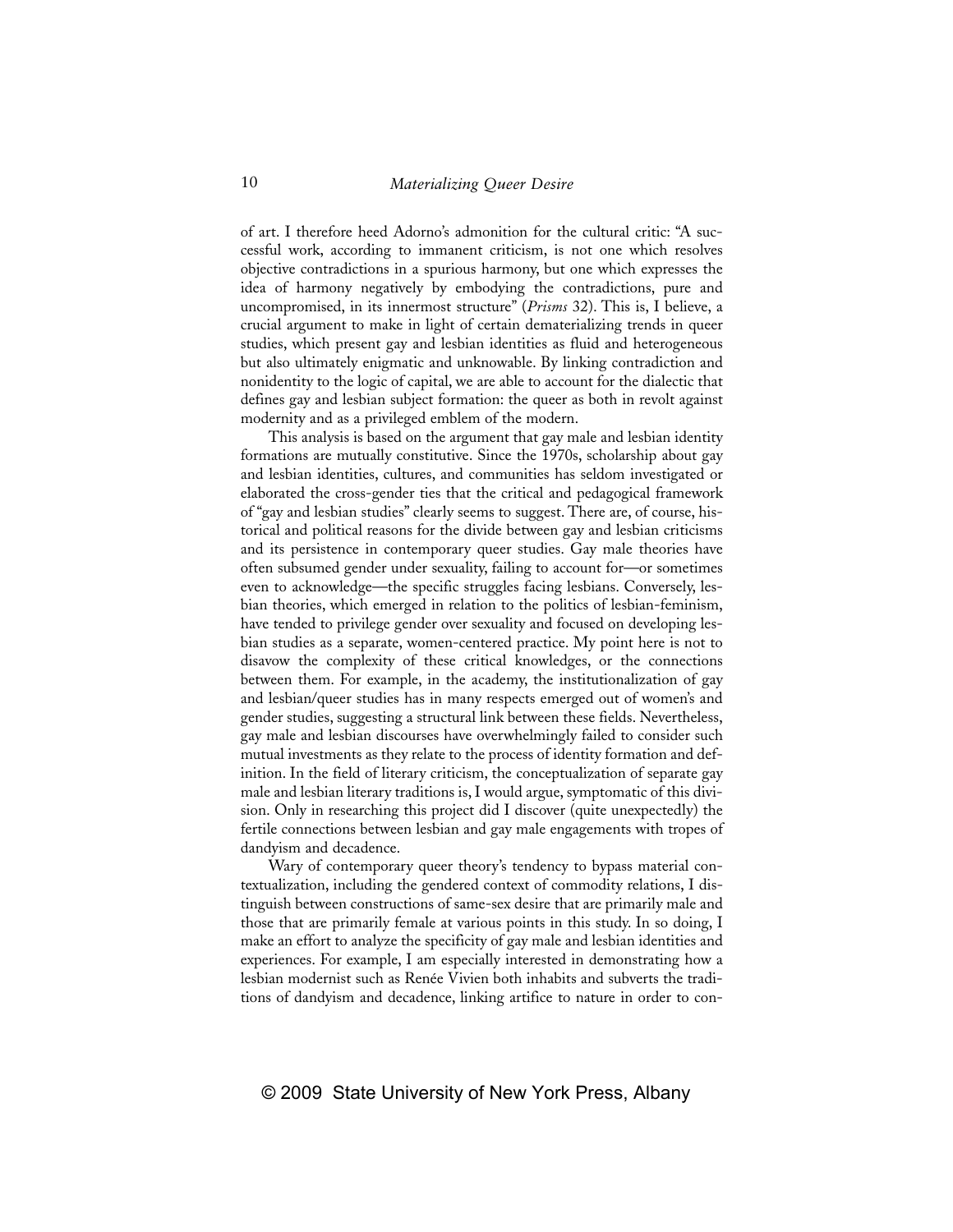ceptualize lesbian desire outside the bounds of masculine authority and bourgeois society. At the same time, I am committed to examining the cross-gender connections between male homosexuality and lesbianism as forms of personal, social, and political identification. By studying such subjectivities together, we can, I contend, better see the inner contradictions and dynamics that give rise to modern gay and lesbian identities. It is for this reason that the title of my work refers to "queer" identities and desires, despite the theoretical, historical, and political difficulties this term presents. Since this project begins in the late nineteenth century, we must confront another problem with no established solutions: how to name the homosexual at a time when, in Alan Sinfield's memorable phrase, the love that dare not speak its name "hardly *had* a name" (3). By the end of the nineteenth century, "homosexual" had been adopted by both sexologists and homosexuals themselves (Weeks 102), and "queer" had become a slang word for homosexual (Showalter 112). Despite its different meanings over the last century, I use "queer" to define a distinctly modern formation of same-sex identification and desire that is characteristic of both the late nineteenth century and twentieth century. "Gay," of course, has its origins in the post-Stonewall movement for gay and lesbian liberation, and is, strictly speaking, anachronistic in a late nineteenth or early twentiethcentury context. However, I employ this term synonymously with "homosexual," "lesbian," and "queer" because it has increasingly been applied as an "overarching label" by scholars (Sedgwick, *Epistemology of the Closet* 17).

I begin my study with Oscar Wilde's inaugural figuration of what I call the "dialectics of dandyism." This chapter seeks to rethink the pervasive definition of dandyism as a sincere and studied effort to be, as Wilde himself might put it, as superficial and artificial as possible. Associated with the "feminization" of modern culture, this notion of dandyism as a devotion to surface presents the dandy as a privileged figure in the development of modern cultural forms precisely because the dandified aesthete's cultivation of beauty, style, and pleasure embraces the erotics and aesthetics of the commodity. However, I argue that the stereotypical image of the dandy as the embodiment of style over substance—a preoccupation with artifice that seeks to liberate form from content—fails to account for the dialectical character of gay male dandyism as Wilde theorizes it in *The Picture of Dorian Gray* (1891). Building on a wide range of histories and cultural criticism that present the late nineteenth-century dandy as the premier model of modern gay subjectivity, I use Marx's theory of the "secret" of the commodity to illuminate the "secret" of gay identity as Oscar Wilde presents it in *The Picture of Dorian Gray*. In this way, I offer an alternative to the prevalent notion that dandies like Wilde's Dorian Gray privilege style over substance, and appearance over essence. Arguing instead for a dialectical conception of gay male identity, I show how Wilde defines the dandy as an unremitting struggle between visible appearance and concealed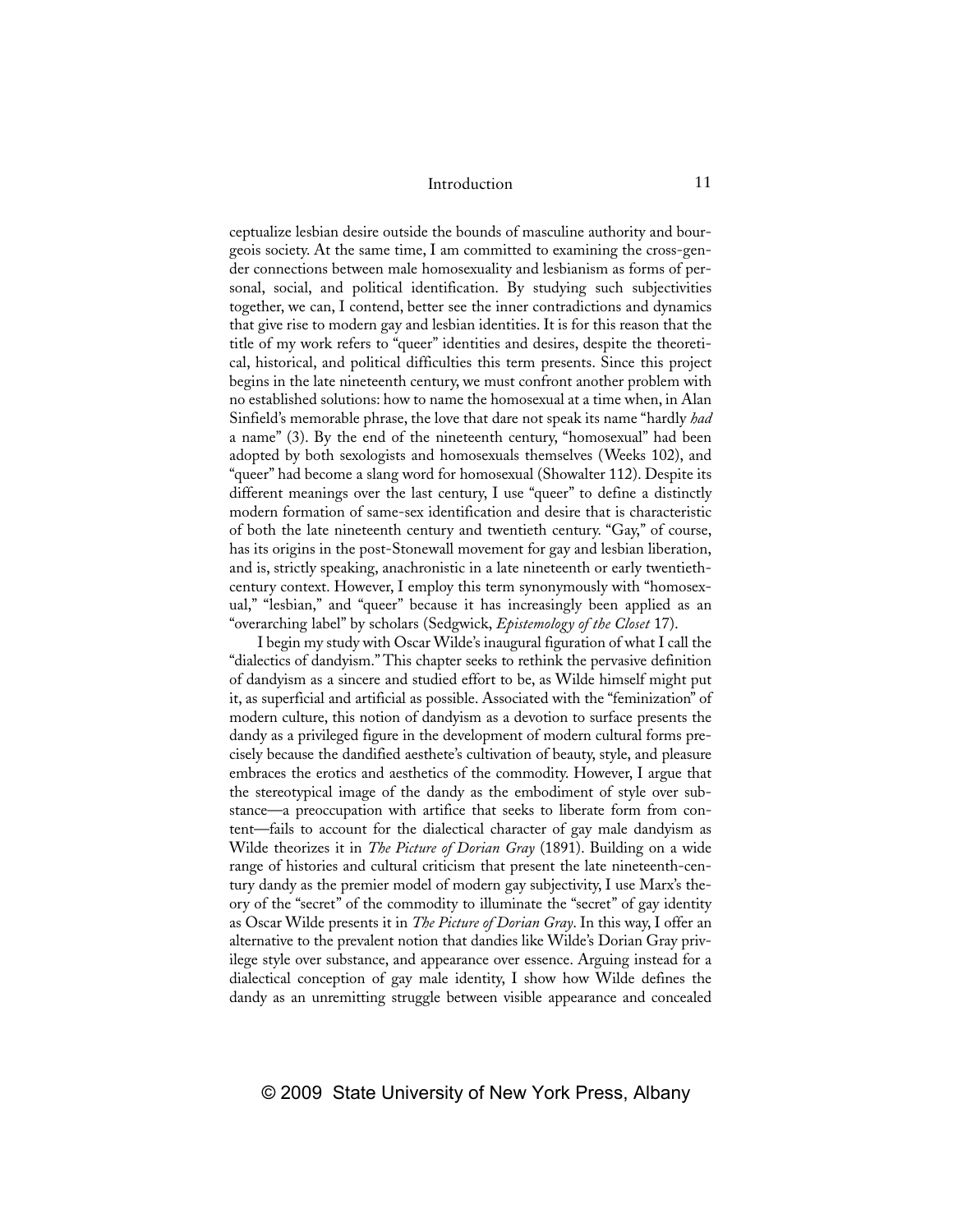reality. As I demonstrate, this ongoing dialectic is the "secret" of that distinctly modern form of split subjectivity we now call gay.

In chapter 2, I take up the work of the expatriate English poet Renée Vivien in order to examine the fin-de-siècle figure of the decadent Sapphist or "perverse" lesbian, an icon of modernism who has much in common with the dandy. Vivien's immersion in the decadent movement provides a clear link between the aestheticism of the homosexual dandy and the artificiality of the perverse lesbian. Vivien's poetry interests me because of its complex contradictions, which present an apparently paradoxical reworking of the Baudelairean "flower of evil" through a utopian politics of Sapphic revival. Whereas her decadent work defines the lesbian as a spectacle of artifice and perversity, her work that invokes Sappho and ancient Lesbos uses bright images of female freedom to move toward a more affirmative conception of lesbian desire. Departing from the critical propensity to separate these opposing poetics, I demonstrate that while Vivien's decadent poetry critiques the world in ruins that is bourgeois society, this nightmarish vision always coalesces with her utopian vision of Lesbos as the location of an authentic and liberated female sexuality. An unlikely synthesis of the decadent movement's fantasy image of the ultramodern, artificial lesbian and a naturalized and heroic vision of Sapphism, Vivien's decadent Sapphist is a shimmering, negative embodiment of the utopian possibility contained within a modern world in decline.

Extending my argument about the lesbian as an icon of modernism, chapter 3 looks at our most enduring stereotype of lesbian identity, the "mannish lesbian." Signaling an apparent break from the decadence of the nineteenth-century dandy and the lesbian *fleur du mal*, Radclyffe Hall's *The Well of Loneliness* (1928) frames masculine lesbian identity as a repudiation of decadence and femininity; nevertheless, in seeking to fashion the mannish lesbian as the apotheosis of bourgeois respectability, Hall draws upon the figuration of the leisured, dandified aesthete. Yet because she grounds her work on new medical definitions of homosexuality as "sexual inversion," she articulates a conception of queer dandyism that manifests its essential contradictions in a new way. Unlike the Wildean dandy, for example, who seeks to dispense with the body and nature, Hall's lesbian dandy is defined primarily in relation to these categories. For precisely this reason, many literary and cultural critics have argued that Hall's novel seeks to naturalize same-sex love in order to gain social acceptance for homosexuals and lesbians. However, the trope of sexual inversion does not erase the oppositions I have been defining as constitutive of modern gay and lesbian identities, primarily appearance/essence, production/consumption, and artifice/nature. As we shall see, Hall's account of the mannish lesbian as "a fact in nature" actually produces this new subject as the very embodiment of modernity's contradictions.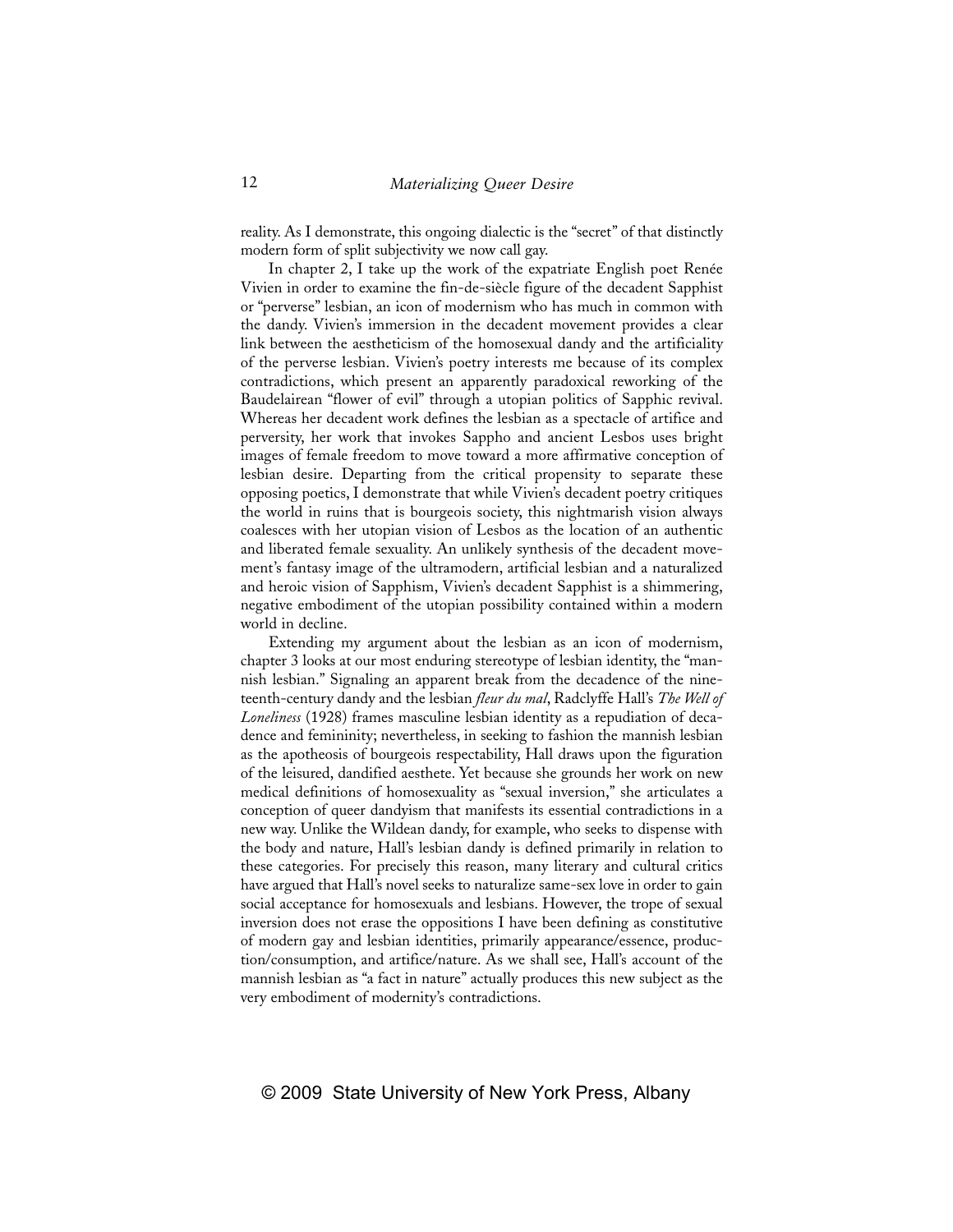Chapter 4 turns to a less prominent modernist icon, the queer black dandy who circulates in the literary and artistic production of the Harlem Renaissance. One of my central claims is that the African American dandy's revision of nineteenth-century, European models of dandyism and decadence serves a strategic purpose; by appropriating the self-consciously decadent aesthetic of the Wildean dandy, Renaissance writers and artists such as Wallace Thurman and Richard Bruce Nugent critique the cult of authenticity surrounding the cultural construction of blackness. In the visual art of Nugent and Thurman's *Infants of the Spring* (1932), the queer figure of the black dandy protests against the commodification of black identity that dominated the so-called Negro craze of the 1920s. In so doing, he disrupts both the fetishizing of the primitive that propels "Harlemania" and the nostalgia for African origins that infuses the New Negro movement. The queer black dandy's rebellion against the culture of capitalism gives birth to a new aesthetic that combines the naturalized simplicity and vigor of primitivism with the artifice of decadence—making legible a distinctly African American incarnation of the new forms of desire, identity, and community emerging in modern, urban culture.

Chapter 5 seeks to account for the paradox of visibility at the heart of a new postwar logic that links homosexuality and addiction in the figure of the queer junkie. This paradox makes William Burroughs's form of gutter dandyism a privileged emblem for the contradictions that define gay and lesbian identity in cold war America. An incarnation of the open secret, queer identity during this period is an object of surveillance that eludes containment, making it both hypervisible and invisible. My goal is to show how this contradictory logic of visibility is embedded in the logic of capital—specifically, the imperatives of postwar Fordism and the crisis of masculinity it eventuated. Like other outlaw masculinities of the Beat movement, Burroughs's gutter dandy reinforces and mobilizes postwar anxieties about feminization; he is in rebellion against the penetration of male subjectivity by the commodity-form even as he is represented as a perverse, feminized subject in the gender ideology of the cold war consensus. This figure inhabits a contradiction between the reification and dehumanization of everyday life and modernity's promise of liberation (through an aesthetics of perception and transgressive eroticism). Moreover, the opposition between invisibility and hypervisibility that defines this Burroughsian icon is an extension of the appearance/essence split that, as I have earlier argued, is at once paradigmatic of the queer and the commodity. The twin imperatives of secrecy and disclosure acquire a new form in cold war America due to the porousness and instability of the boundaries between public and private in postwar society. In the cold war culture of surveillance and containment, the secret takes on a more undefined and paranoid form, making queer identity hypervisible in its imperceptibility. As we shall see, this produces a new dialectic in the figure of the gutter dandy.